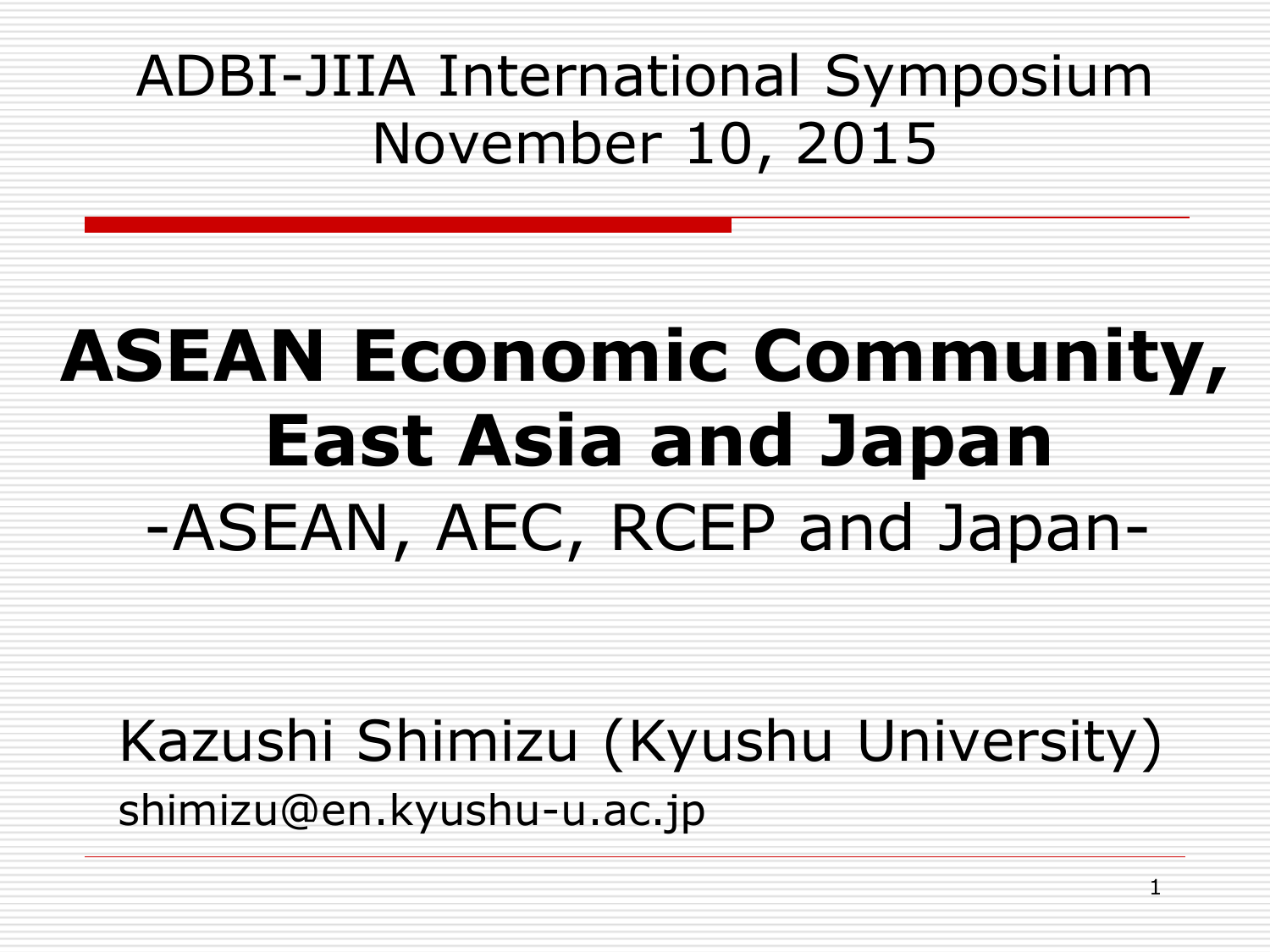### Introduction

- $\Box$  ASEAN and East Asia are among the world's fastest growing regions
	- $\blacksquare$  The most important growth area in the world economy
- $\Box$  Economic integration is underway in East Asia
	- ASEAN is to realize the ASEAN Economic Community (AEC) in 2015
	- Economic integration is moving forward in East Asia as a whole: RCEP
- $\Box$  ASEAN and East Asia are also important for Japan
	- **The most important production bases and markets for** Japanese corporations
		- A long history of exchange and friendship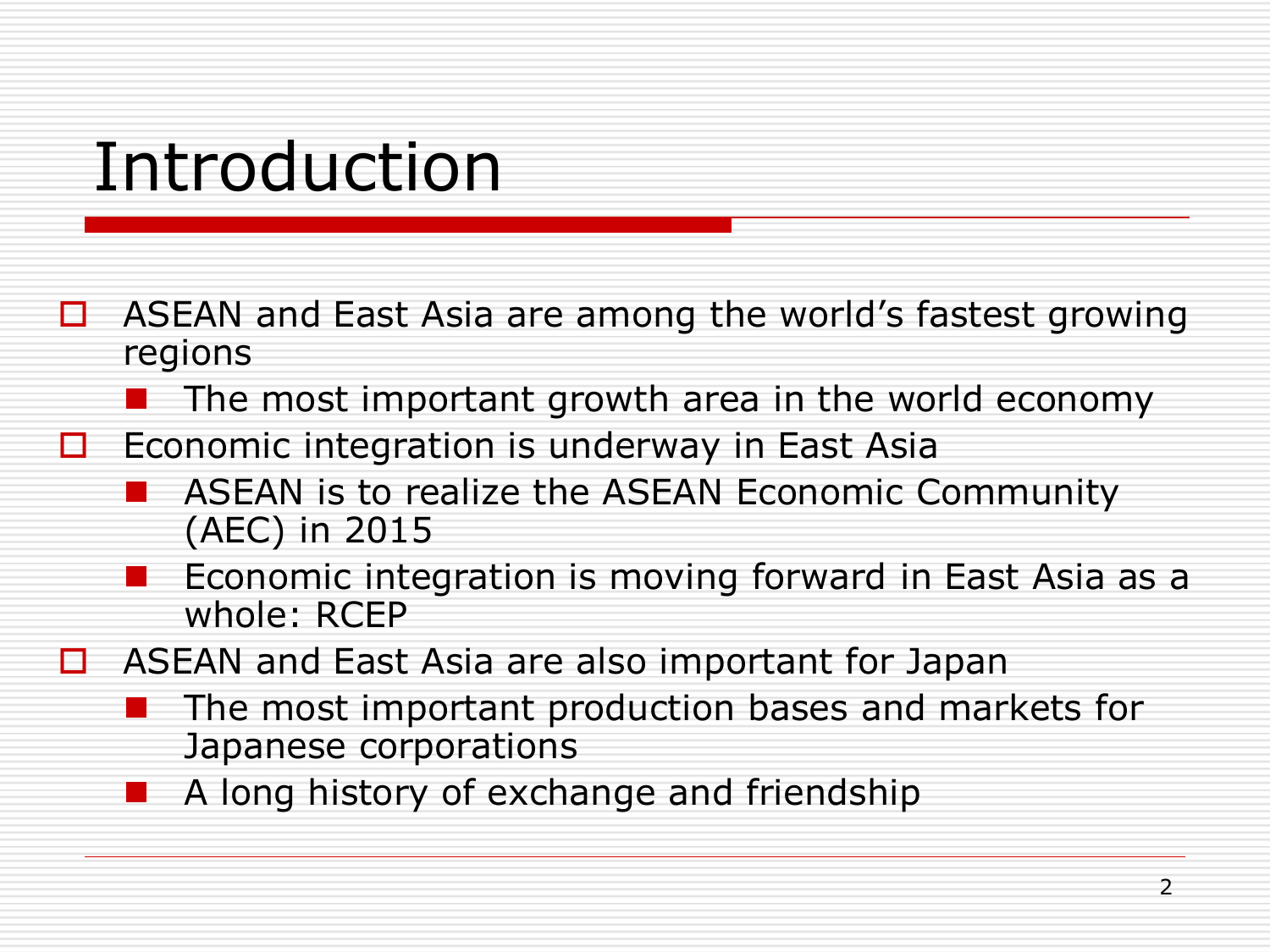## Structure of This Report

- □ Long-term study conducted on ASEAN economic integration and the AEC within the world economy
- $\Box$  ASEAN economic integration and the automobile industry
- Relations between ASEAN and Japan
- $\Box$  The following are covered in this report:
- □ AEC and ASEAN
- $\Box$  East Asian Economic Integration
- □ Changes after the Global Financial Crisis
- □ AEC, East Asia and Japan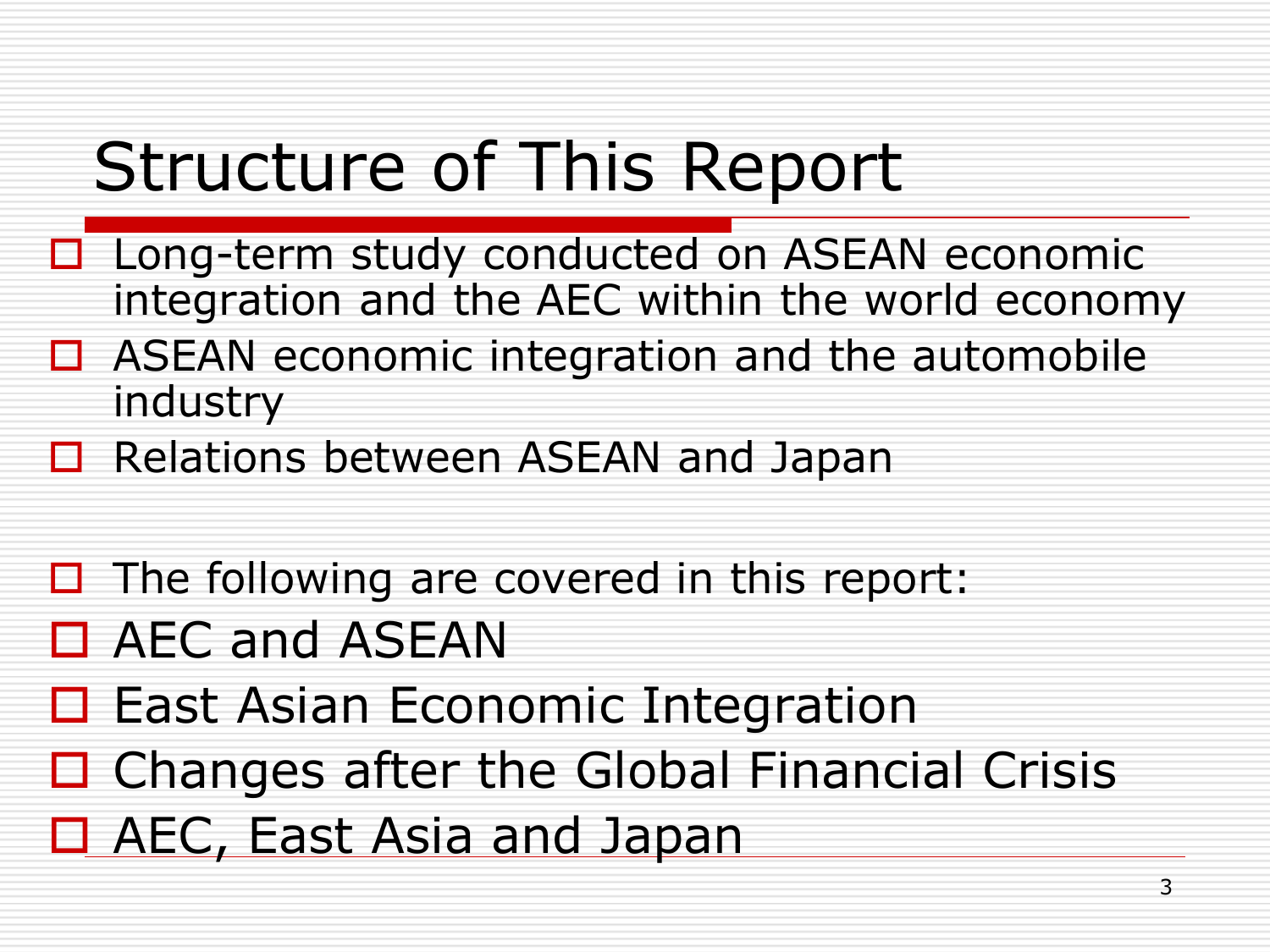### ASEAN Economic Integration: 1976-2003

- ASEAN is the key player in East Asia's economic integration
	- Conventionally, the only regional cooperation organization in East Asia
	- AFTA set up with the aim of realizing AEC in 2015
- $\Box$  Established in 1967
- $\Box$  Economic cooperation began in 1976
- $\Box$  Change to the Economic Cooperation Strategy in 1987
- □ Agreed on AFTA (ASEAN Free Trade Area) in 1992
- $\Box$  Membership has expanded to Indochina since 1995
	- Vietnam in 1995, Laos and Myanmar in 1997, Cambodia in 1999
- $\Box$  Economic integration has been deepening due to changes since the Asian financial crisis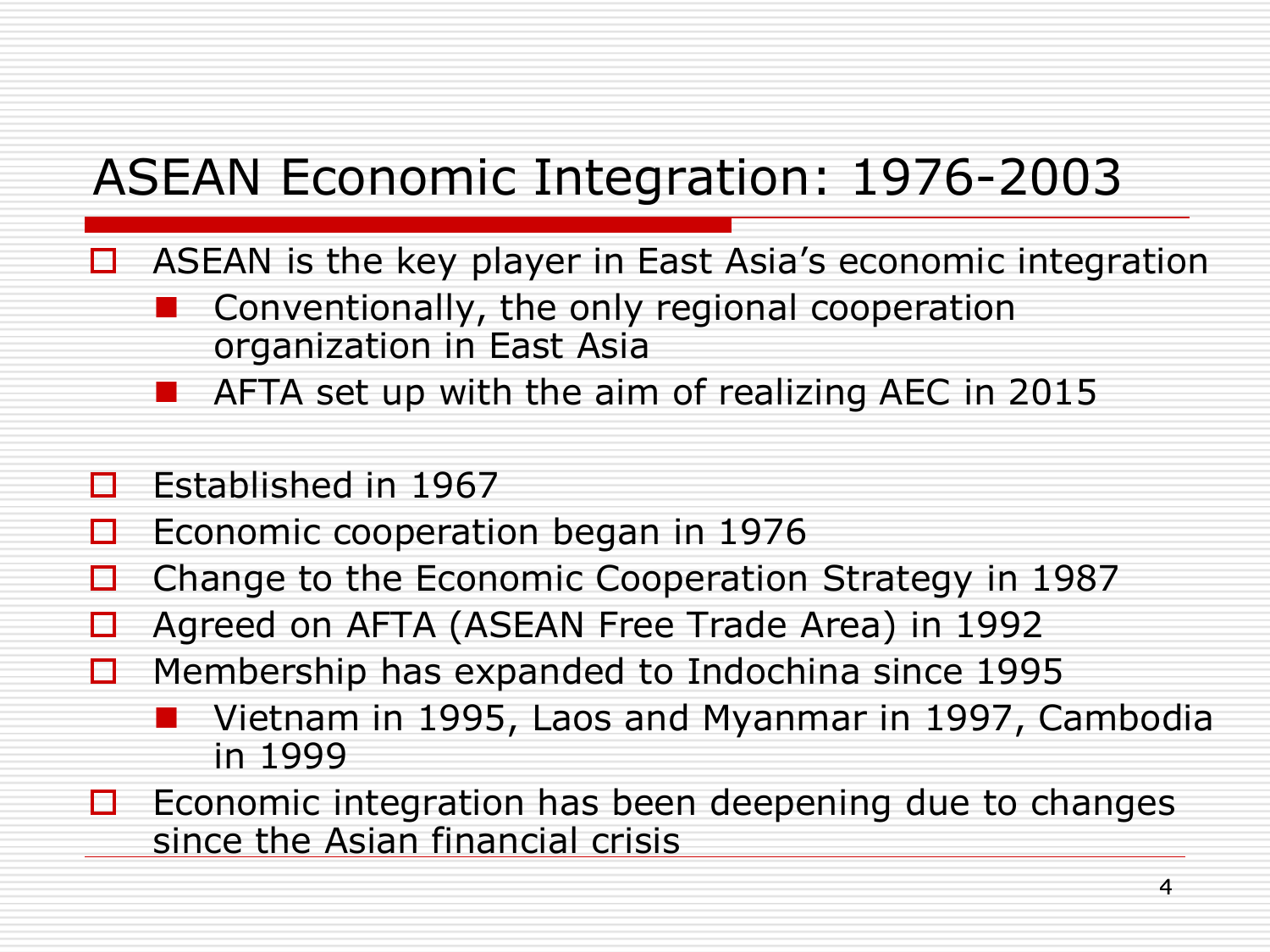### Toward an ASEAN Economic Community (AEC)

#### Oct 2003: **"ASEAN Concord** Ⅱ**"** and **AEC**

- AEC: structuring single market/production base by 2020
- Inviting foreign investments
- □ Jan 2007: front-loading AEC up to 2015
- Nov 2007**: "AEC Blueprint"**
	- **A. Single Market and Production Base**
		- Free flow of  $(1)$  goods,  $(2)$  services,  $(3)$  investment,  $(4)$ capital and (5) skilled labor
	- **B. Competitive Economic Region**
	- **C. Equitable Economic Development**
	- **D. Integration into the Global Economy**
- Since 2008: **AEC Scorecard** and **Monitoring**
- Oct 2010: **"Master Plan on ASEAN Connectivity"**

### **Steadily moving toward realization of AEC in 2015**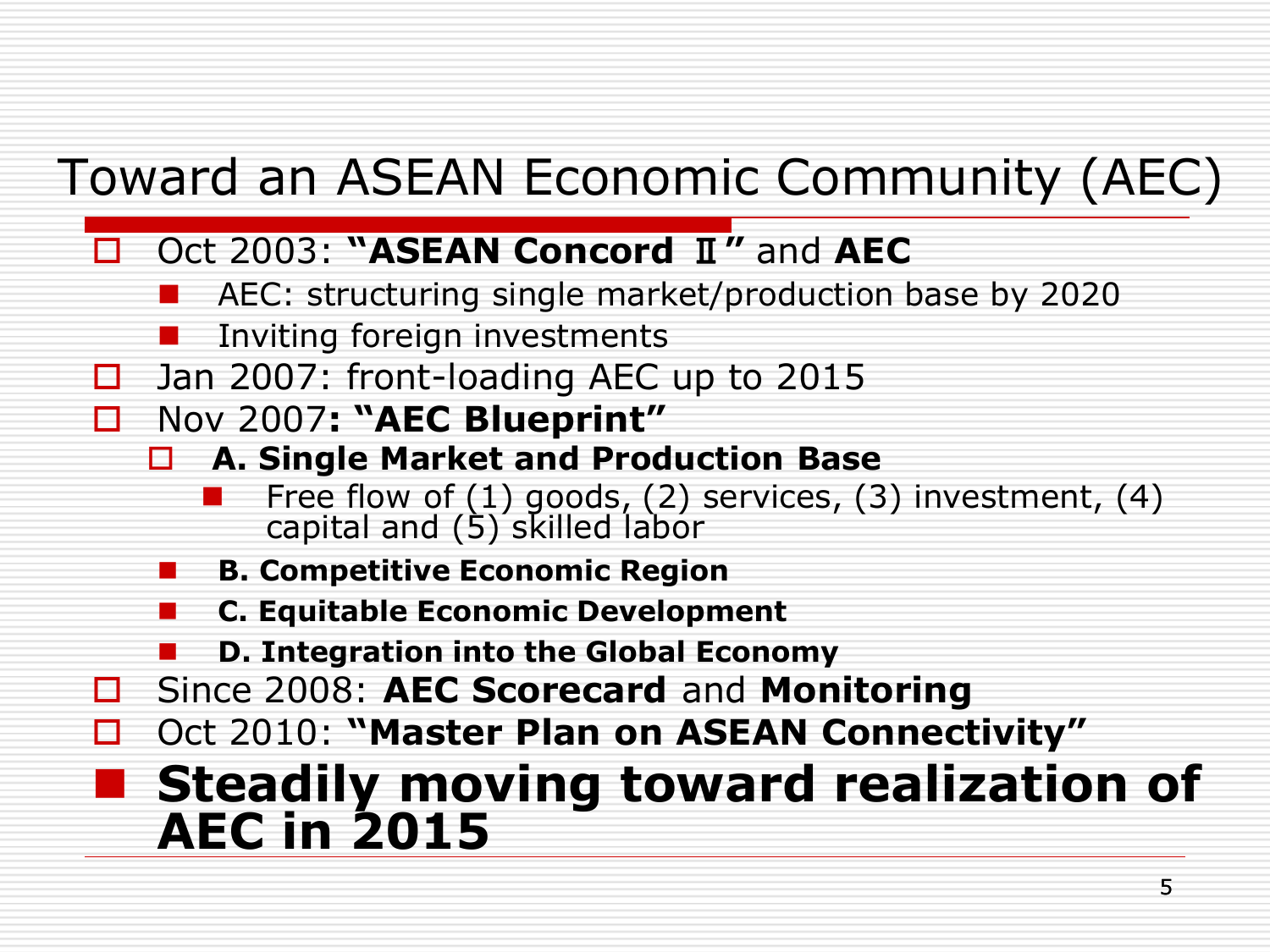Results of ASEAN Economic Integration (1) Tariff Reductions through AFTA

- Steady results obtained thus far through ASEAN economic integration
- $\Box$  Tariff reductions since 1993
- $\Box$  In January 2010, tariffs were eliminated in 6 original member states, thus realizing AFTA
- $\square$  Simultaneously, tariffs on almost all items (98.96 %) were reduced to 0-5% in CLMV as well
- $\Box$  Increase in AFTA utilization rate by individual states
	- **For example, 61.3% of exports from Thailand** to Indonesia in 2010 used AFTA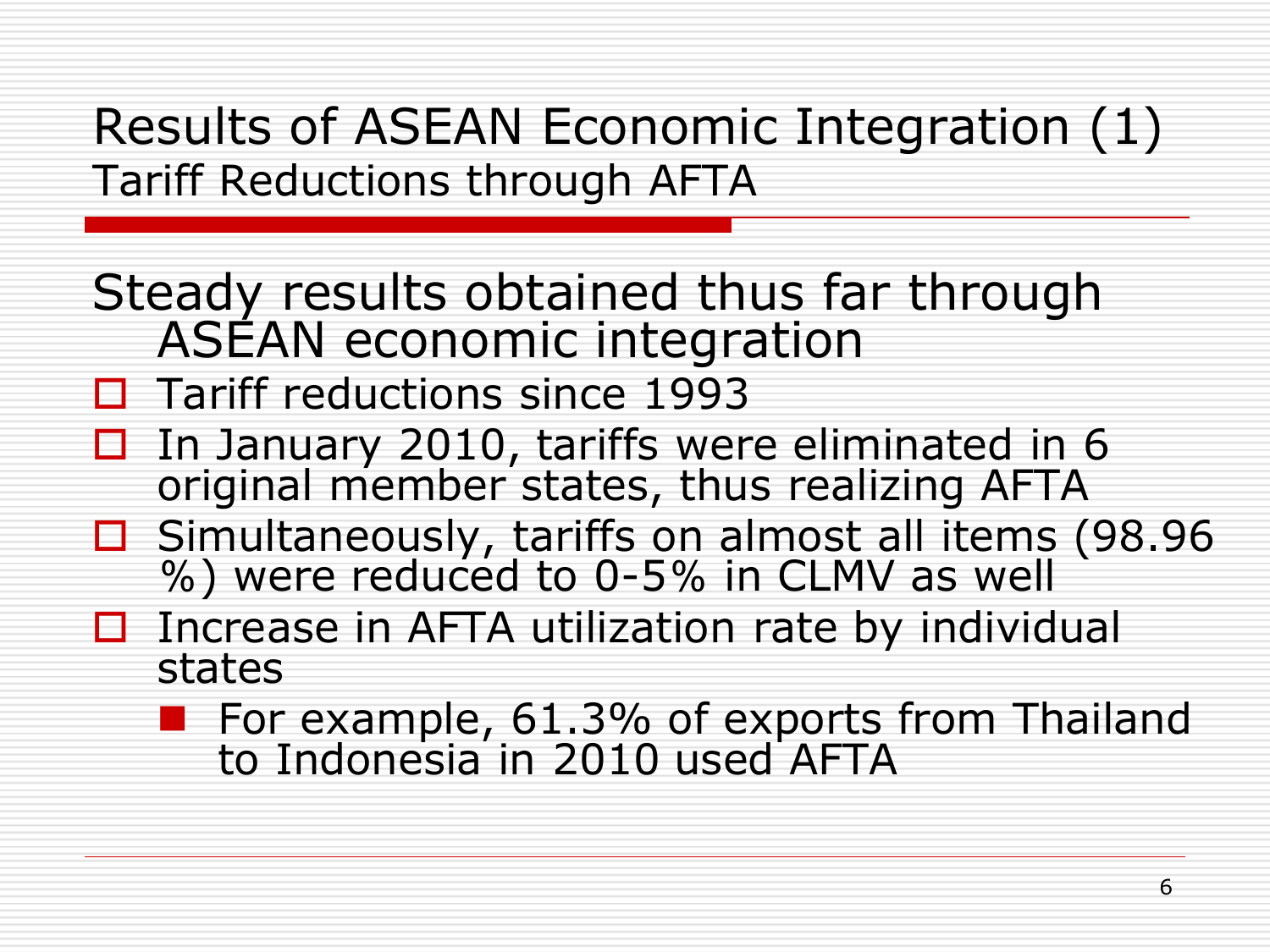### Results of ASEAN Economic Integration (2) Support for Production Networks

- $\Box$  Japanese corporations have been expanding their production networks throughout ASEAN
- $\Box$  ASEAN policies support these production networks
- $\Box$  The automotive industry is a typical example. Japanese automotive manufacturers hold a large share in ASEAN: 85% in 2014
- $\Box$  Toyota: Supported by ASEAN policies (BBC, AICO, AFTA) since the 1990s, with major components mutually complemented in the ASEAN region
- $\Box$  Toyota IMV (since 2004)
	- Parts procurement, production and export of 1-ton pickup trucks in various areas
	- **Multi-layered production network is being expanded to include primary parts** makers such as Denso, secondary and tertiary makers as well as material suppliers
	- AFTA provides support
- $\Box$  Matching of ASEAN integration policy and corporate production network structuring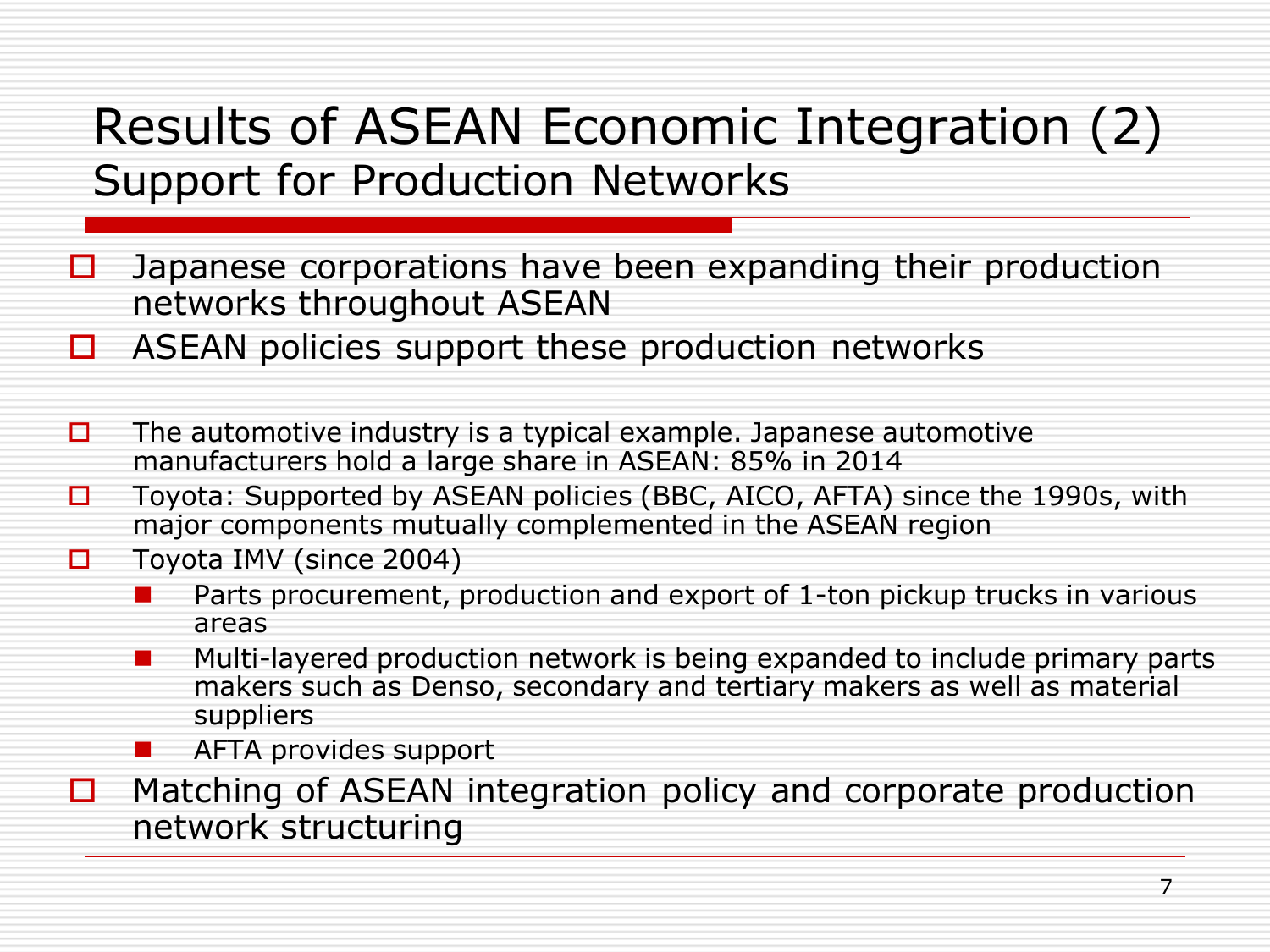#### Schematic of Main Car and Parts Complementation at Toyota IMV

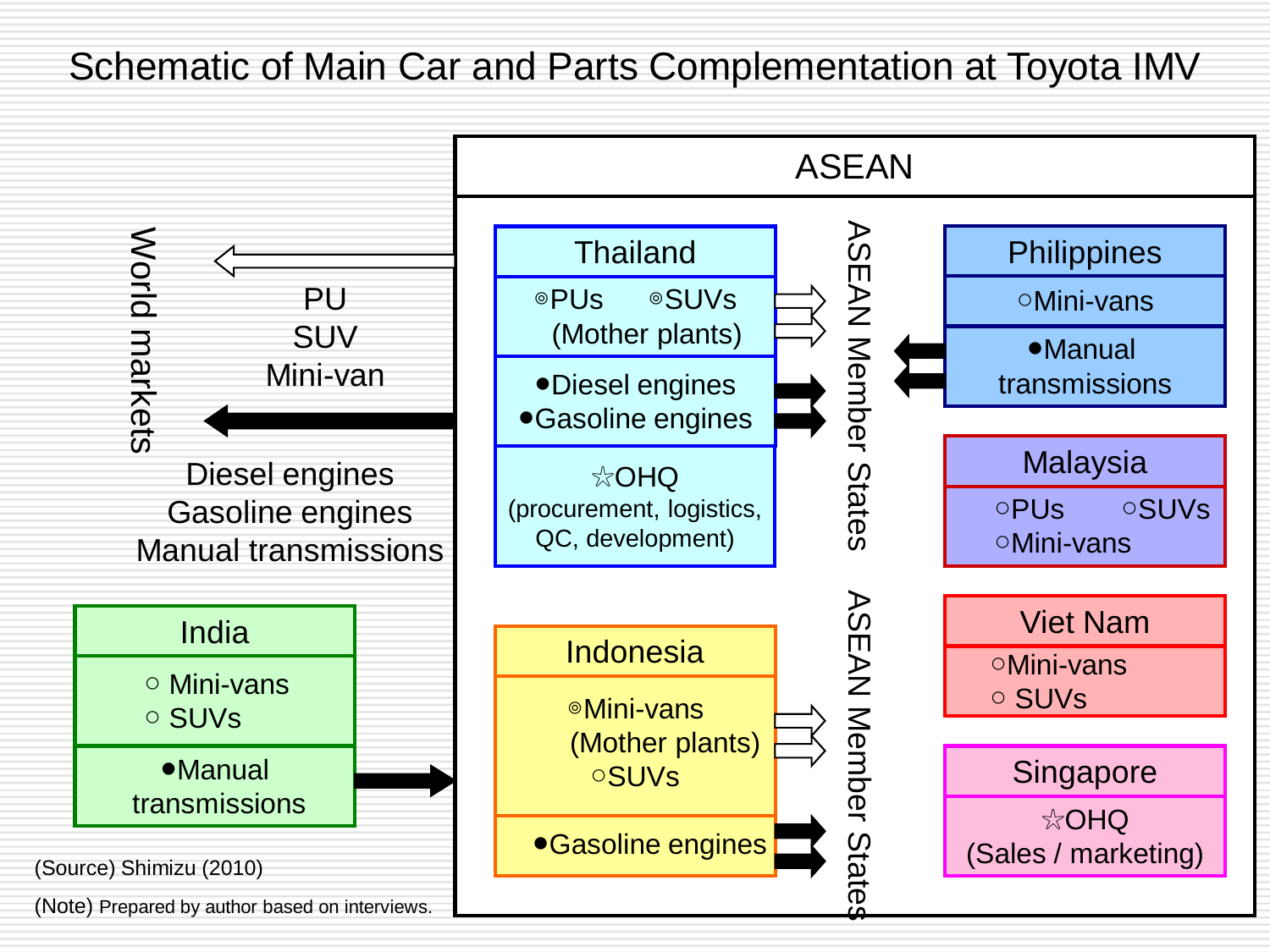### ASEAN and East Asian Regional Cooperation

- East Asia regional cooperation: developed in the wake of the Asian financial crisis
- Key player is ASEAN
- ASEAN, ASEAN+3, EAS, etc. are deployed in multiple layers
- $\Box$  Structuring of FTA networks as ASEAN+1 FTAs
	- **ACFTA (ASEAN-China)**
	- AJCEP (ASEAN-Japan)
	- AKFTA (ASEAN-Korea)
	- AIFTA (ASEAN-India)
	- ASEANCER (ASEAN-Australia / New Zealand)
	- Completed in January 2010
- $\Box$  However, FTAs for East Asia as a whole and CJK have not been established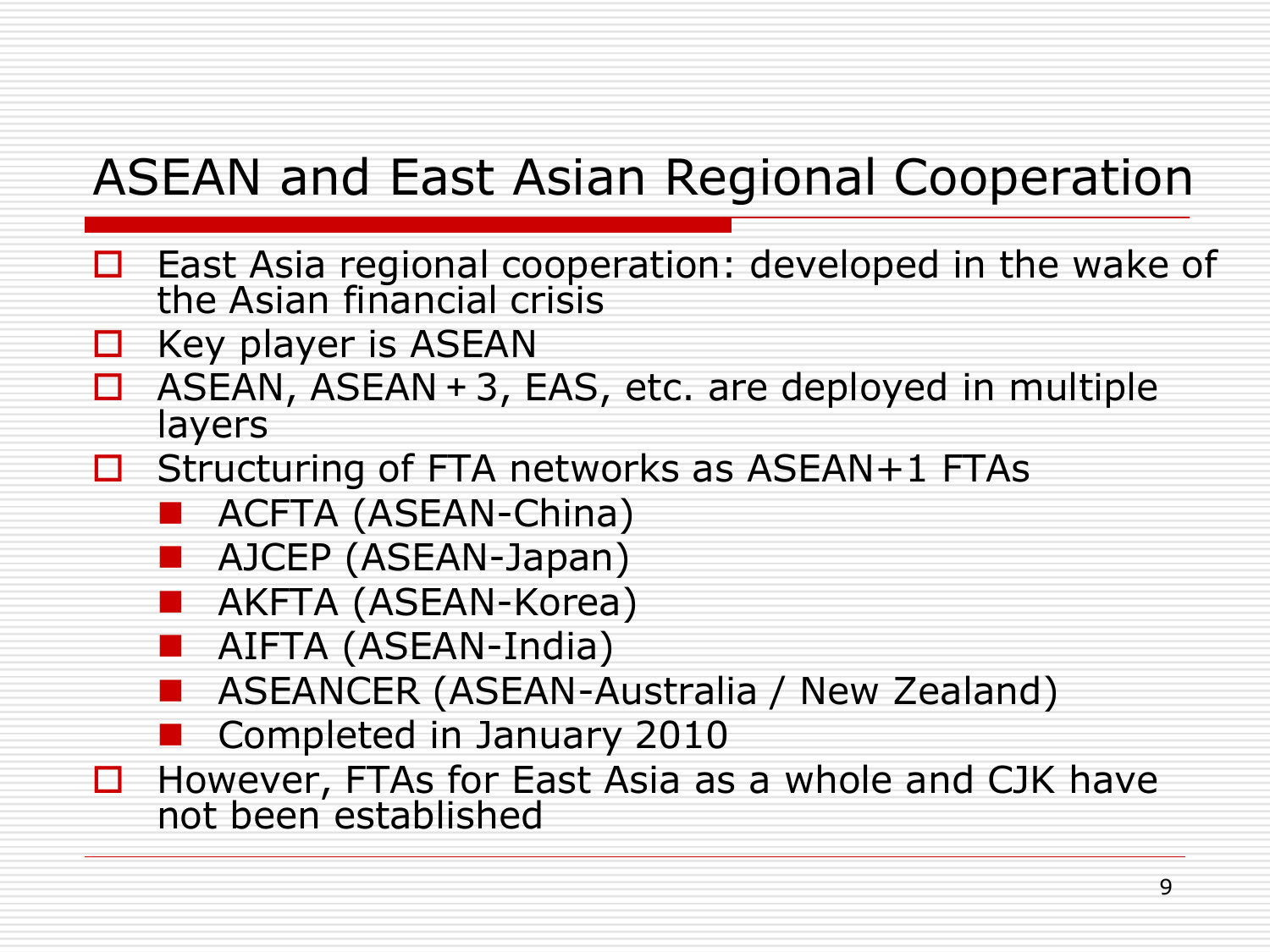#### Framework of East Asia Regional Cooperation Centering on ASEAN



The underlined countries are Trans Pacific Partnership (**TPP**) negotiating countries.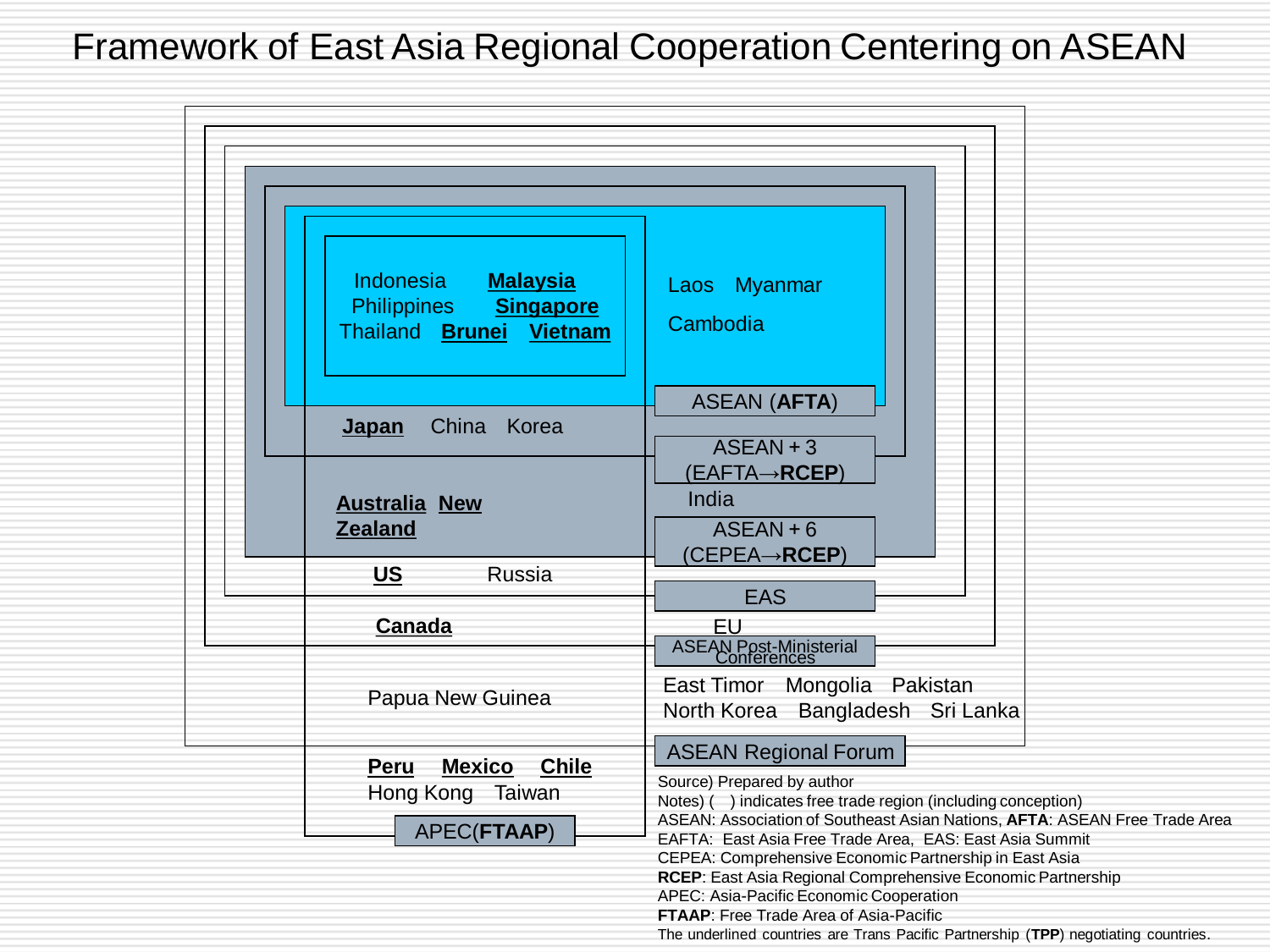### Changes after Global Financial Crisis and East Asia (1)

- **D** ASEAN and East Asia
	- Becoming the most important growth area in the world economy
	- Major production bases for the world economy
	- Huge markets for the world economy
- **D** United States
	- "Plan to double exports"
	- Participating in TPP, aiming to export to East Asia
- □ Realization of Mega-FTAs: TPP and RCEP
	- $\Box$  TPP: Mega-FTA in Asia Pacific
		- 12 states: Malaysia, Singapore, Brunei, Vietnam, Japan, Australia, New Zealand, US, Canada, Peru, Mexico and Chile
	- □ RCEP: Mega-FTA in East Asia
		- 16 states: 10 ASEAN states, Japan, China, Korea, Australia, New Zealand and India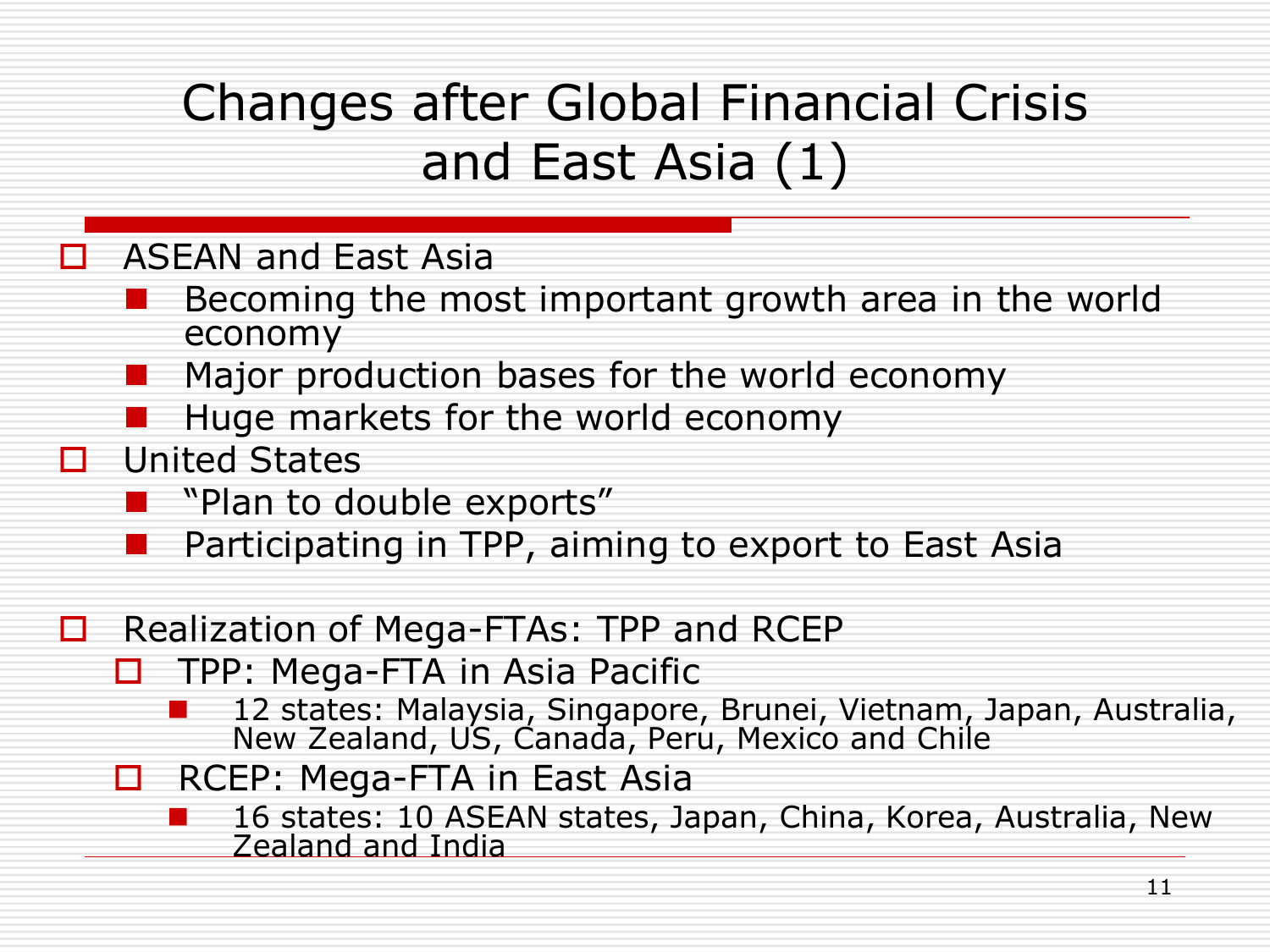### Changes after Global Financial Crisis and East Asia (2): Realization of Mega-FTAs

- □ Realization of mega-FTAs: TPP and RCEP
	- Mar 2010: TPP negotiations began
	- Nov 2011: ASEAN Summit
		- ASEAN proposed East Asia Regional Comprehensive Economic Partnership (RCEP)
	- □ August 2012: First Economic Ministers Plus ASEAN FTA Partners **Consultations**
	- **D** Nov 2012:
		- Agreement on beginning RCEP negotiations in early 2013
		- Agreement on beginning CJK FTA negotiations
	- $\Box$  May 2013: First Meeting of Trade Negotiating Committee (RCEP)
	- $\Box$  July 2013: Japan joined TPP negotiations

#### **TPP and Japan's participation in TPP accelerated RCEP and CJK FTA negotiations**

 **TPP and RCEP negotiations accelerated the realization of AEC**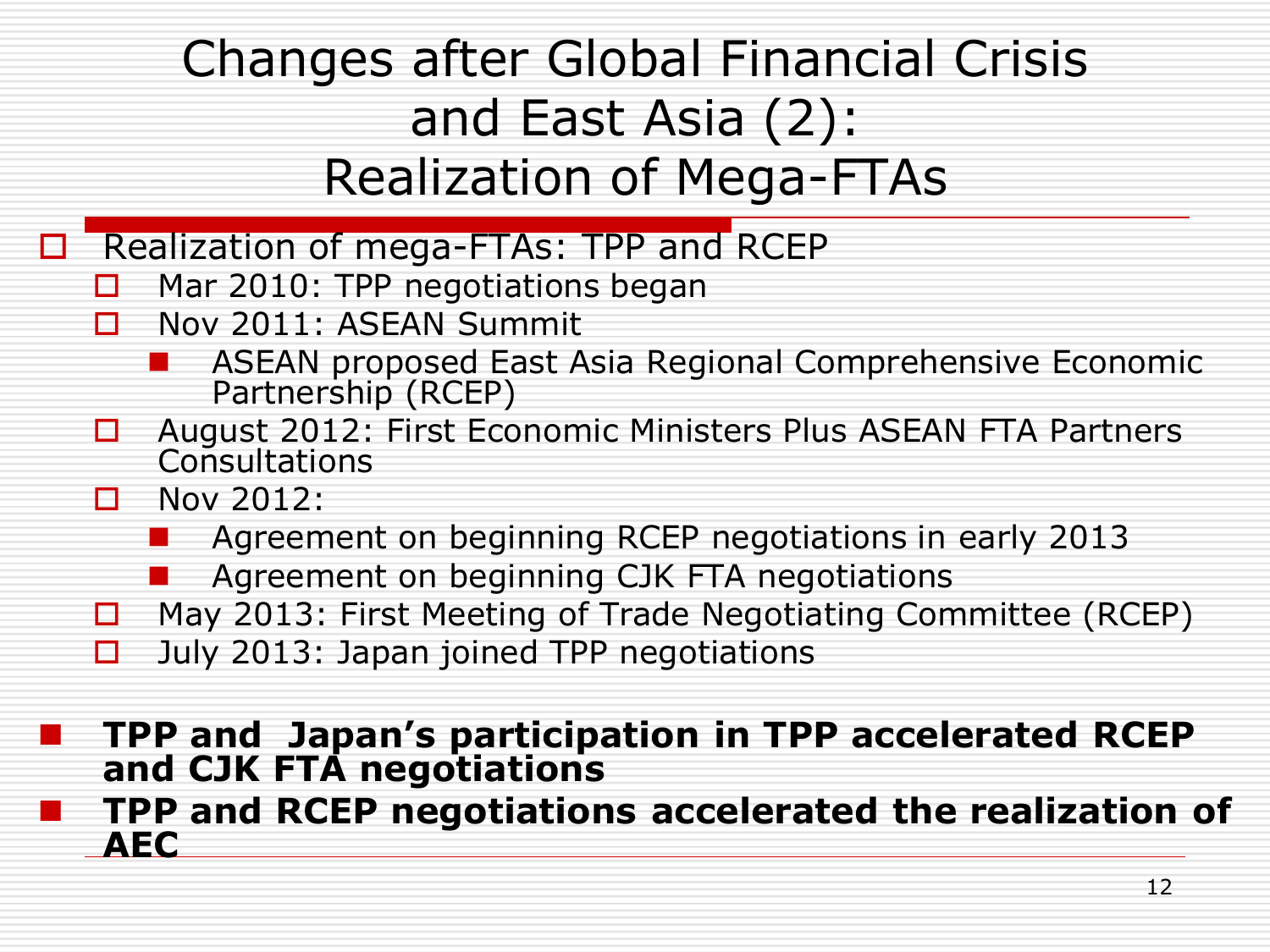# Realization of AEC in 2015 (1)

- **A. Single Market and Production Base**
	- **1. Free Flow of Goods**
		- Elimination of Tariffs (A): 10 ASEAN member states: **95.99% Tariff Lines** at **0%** in Jan 2015
			- CLMV: eliminated duties with flexibility of 7% of tariff lines up to Jan 2018
		- **Improved Rules of Origin, ASEAN Single Window**
		- **Elimination of NTBs (D)**
	- **2. Free Flow of Services (B)**
	- **3. Free Flow of Investment (B)**
	- 4. Free Flow of Capital (**B**)
	- **5. Free Flow of Skilled Labor (C)**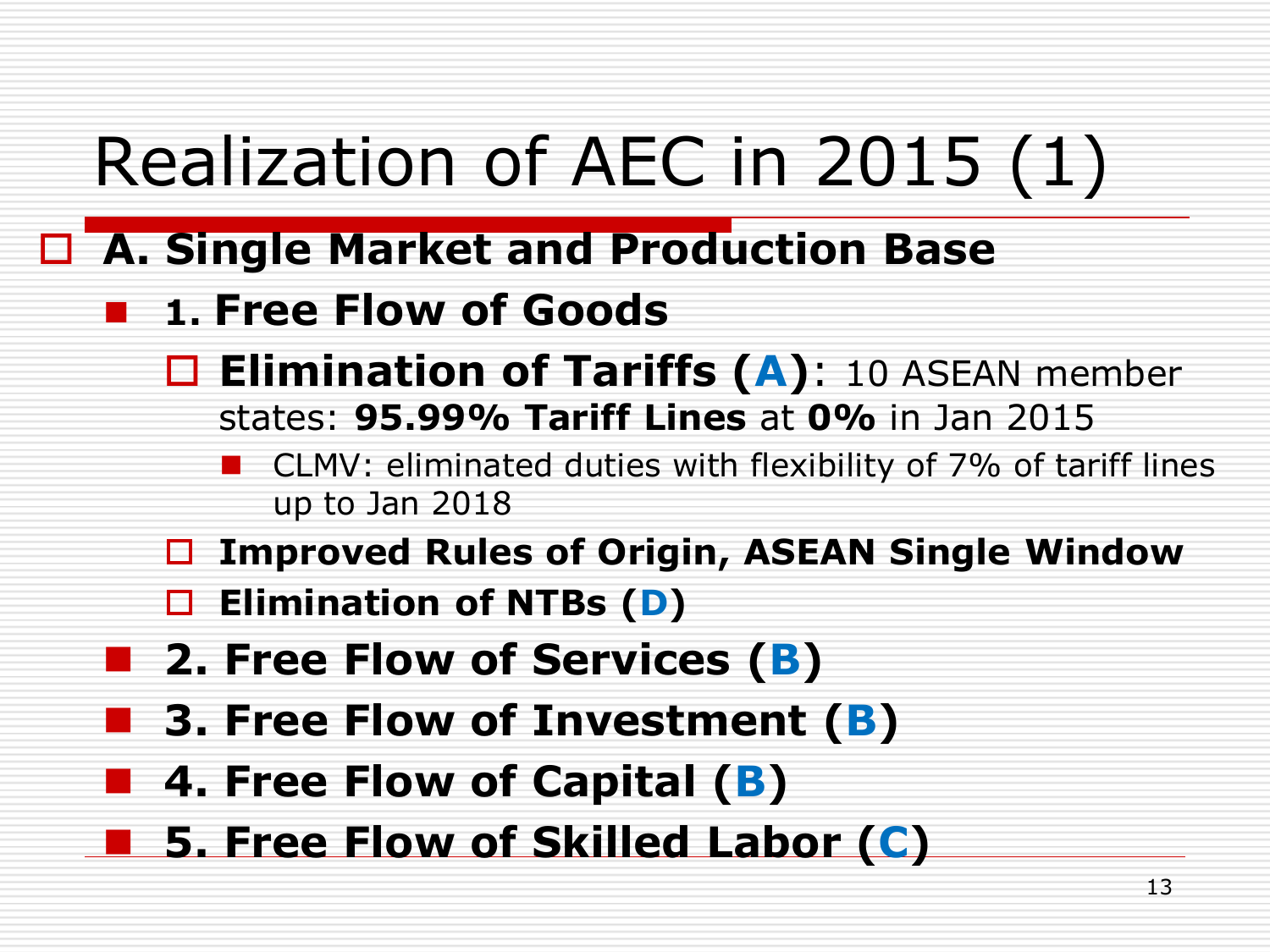# Realization of AEC in 2015 (2)

- **B. Competitive Economic Region (B)**
- **C. Equitable Economic Development (B)**
- **D. Integration into the Global Economy (A)** RCEP, ASEAN+1 FTAs

□ Next AEC Goal to be 2025 □ Nov 2015: 27<sup>th</sup> ASEAN Summit **N** "AEC Blueprint 2025" Dec 31, 2015 to be the Great Milestone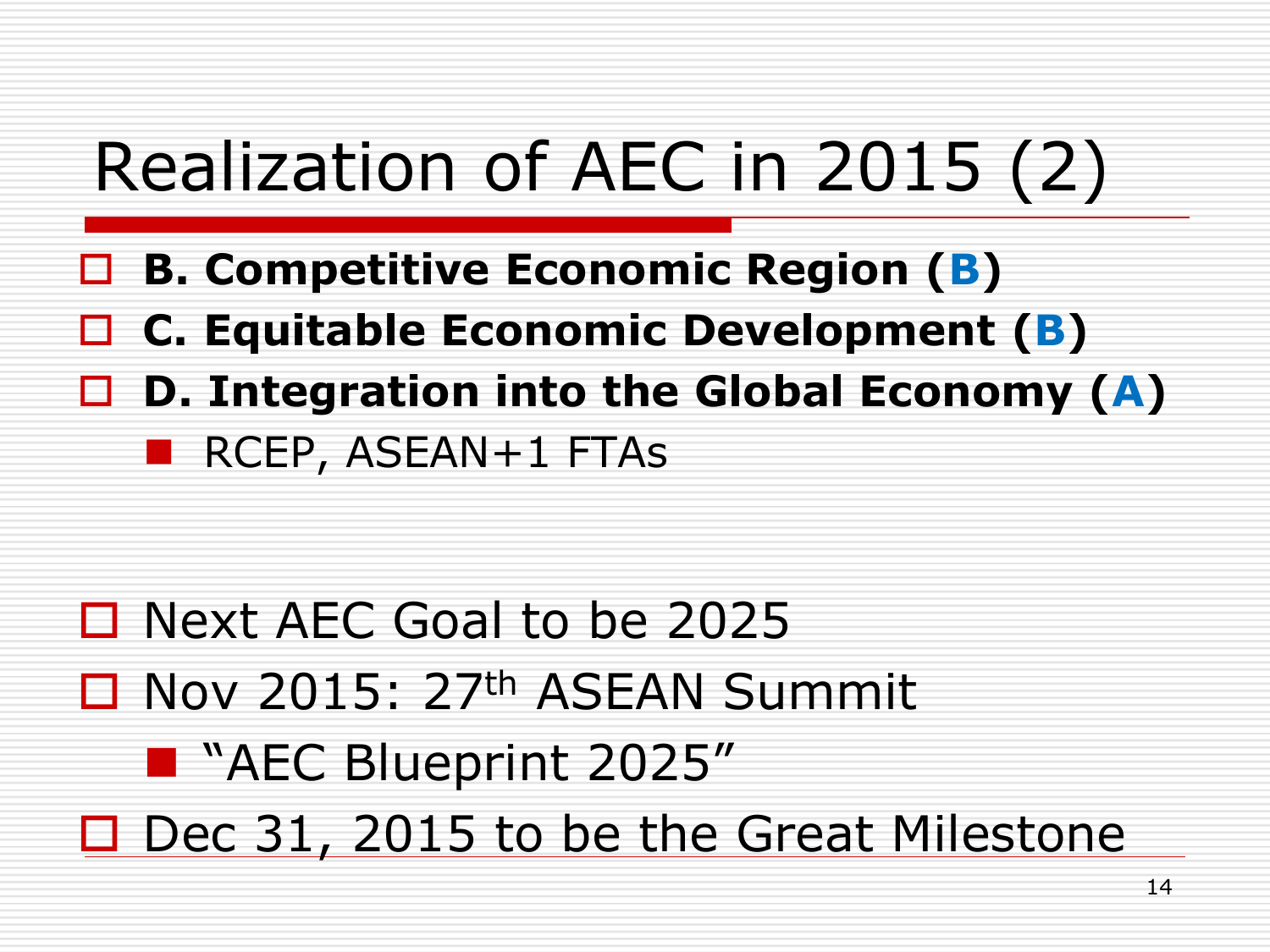## Summary (1) AEC and ASEAN

- $\Box$  Steadily moving toward realization of AEC in 2015
- AFTA has been established in ASEAN
- Solid results obtained: tariff reduction and elimination
- $\Box$  Support for production networks
- $\Box$  Key player in East Asian economic integration
- $\Box$  ASEAN is one of the most important cases of economic integration in the world
- □ Realization of AEC to be accelerated by structural changes in the world economy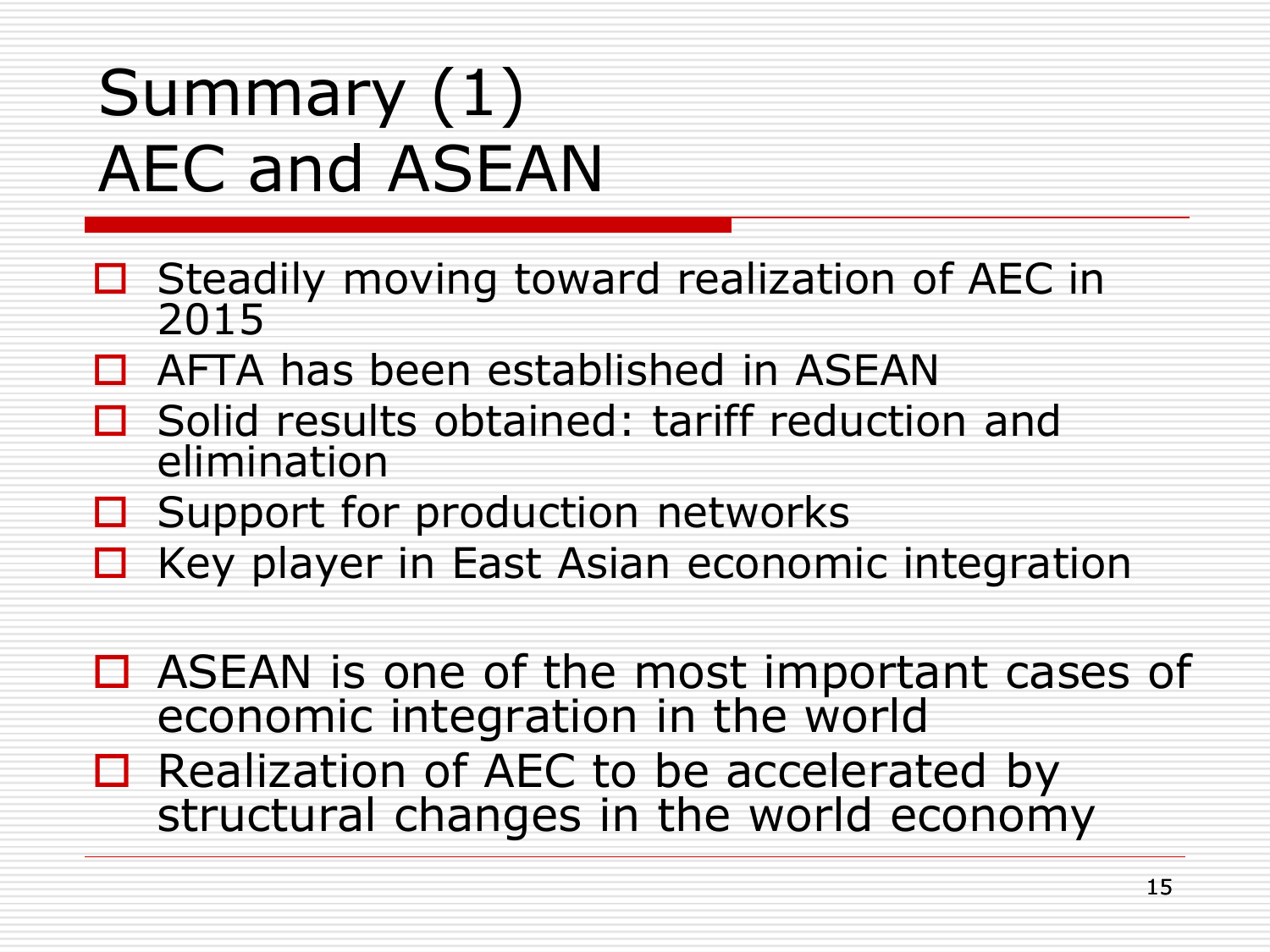## Summary (2) East Asian Economic Integration

- $\Box$  East Asia is the most important growth region in the current world economy
- $\Box$  East Asian FTA to be realized in the context of structural changes to the world economy
	- AEC is to be realized at the end of 2015
	- Moving toward realization of RCEP
	- TPP negotiations to accelerate RCEP, CJK FTA negotiations and the realization of AEC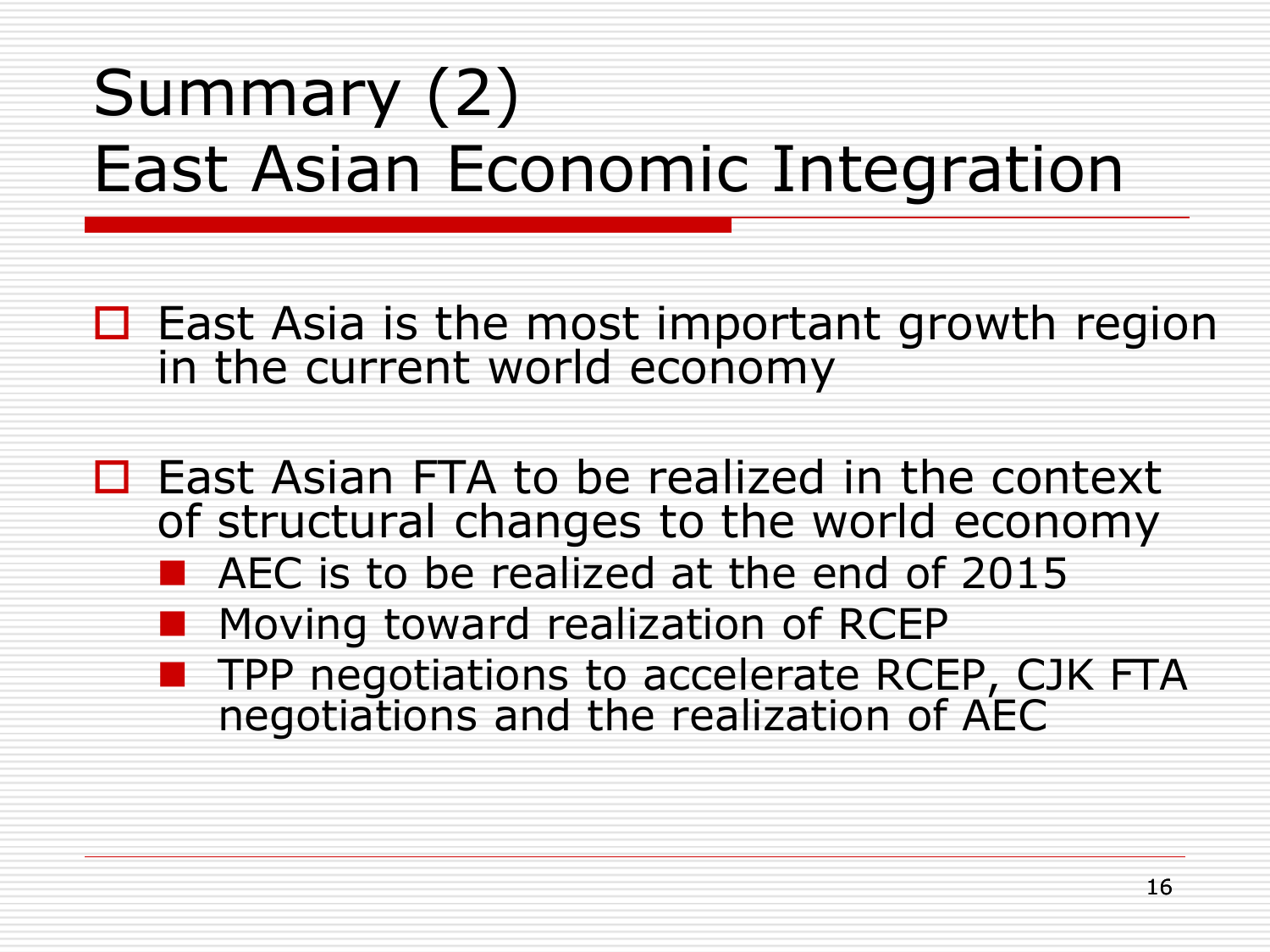# Summary (3) ASEAN, East Asia and Japan

- □ ASEAN and East Asia are among the most important areas for Japan
- $\Box$  ASEAN and East Asia are among the most important production bases and markets for Japanese corporations
- $\Box$  Japan has to develop together with ASEAN and East Asia
- $\Box$  To strengthen cooperation with ASEAN
- To cooperate in connection with AEC
- To promote a mega-FTA in East Asia (RCEP)
- $\Box$  To promote mega-FTAs in the Asia-Pacific (TPP, FTAAP)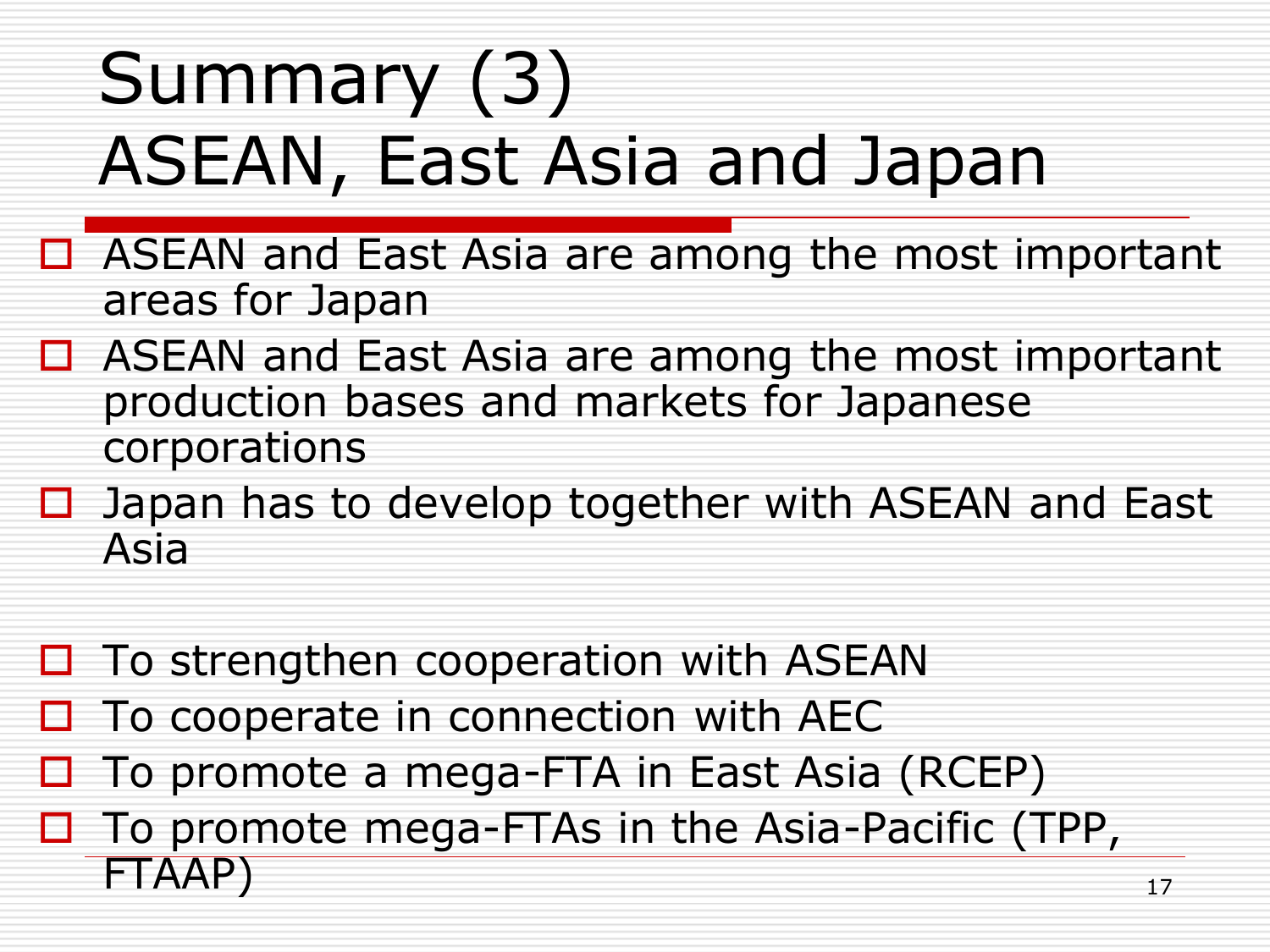## References

ASEAN Secretariat (2010), *Master Plan on ASEAN Connectivity*, Jakarta.

ASEAN Secretariat (2012), *ASEAN Economic Community Scorecard,* Jakarta.

 $\Box$  "Guiding Principles and Objectives for Negotiating the Regional Comprehensive Economic Partnership."

- **D** Nay Pyi Taw Declaration on the ASEAN Community's Post-2015 Vision."
- Intal, P., Fukunaga, Y., Kimura, F. *et.al* (2014), *ASEAN Rising: ASEAN and AEC beyond 2015,* ERIA, Jakarta.
- Ishikawa, K., Shimizu, K. and Sukegawa, S. (eds.) (2009), *ASEAN Economic Community (AEC),* JETRO, Tokyo.
- Ishikawa, K., Shimizu, K. and Sukegawa, S. (eds.) (2013), *ASEAN Economic Community (AEC) and Japan,* Bunshindo, Tokyo.
- Ishikawa, K., Kuchiki, A. and Shimizu, K. (eds.) (2015), *ASEAN Economy,* Bunshindo, Tokyo.
- Urata, S., Ushiyama, R. and Kabu, S. (eds.) (2015), *ASEAN Economic Integration*, Bunshindo, Tokyo.
- Shimizu, K. (1998), *Political Economy of Intra-ASEAN Economic Cooperation*, Minerva Shobo, Kyoto.
- □ Shimizu, K. (2010), "ASEAN Economic Cooperation and Production Network: ASEAN Auto Parts Complementation and Toyota's IMV Project," JETRO (2010), *Asian Production Network after World Economic Crisis,* Tokyo.
- Shimizu, K. (2011), "Asian Financial Crisis and ASEAN/East Asia Thereafter*," Iwanami Kouza, East Asia Modern History Vol. 10,* Iwanami Shoten, Tokyo.
- □ Shimizu, K. (2013), "TPP and ASEAN Economic Integration," Ishikawa, K., Umada, K., Kimura, F, Watanabe, Y, (eds.) *TPP and Japan's Decision*, Bunshindo, Tokyo.
- Shimizu, K. (2014), "RCEP and East Asian Economic Integration," *International Affairs*, 632, JIIA, Tokyo.
- □ Shimizu, K. (2015), "ASEAN Economic Integration in the World Economy," Ishikawa, K., Kuchiki, A. and Shimizu, K.(2015), *ASEAN Economy*, Bunshindo, Tokyo.
- Shimizu, K., Tamura, K., Yokoyama, G. (eds.) (2011), *Introduction to Southeast Asian Politics*, Minerva Shobo, Kyoto.